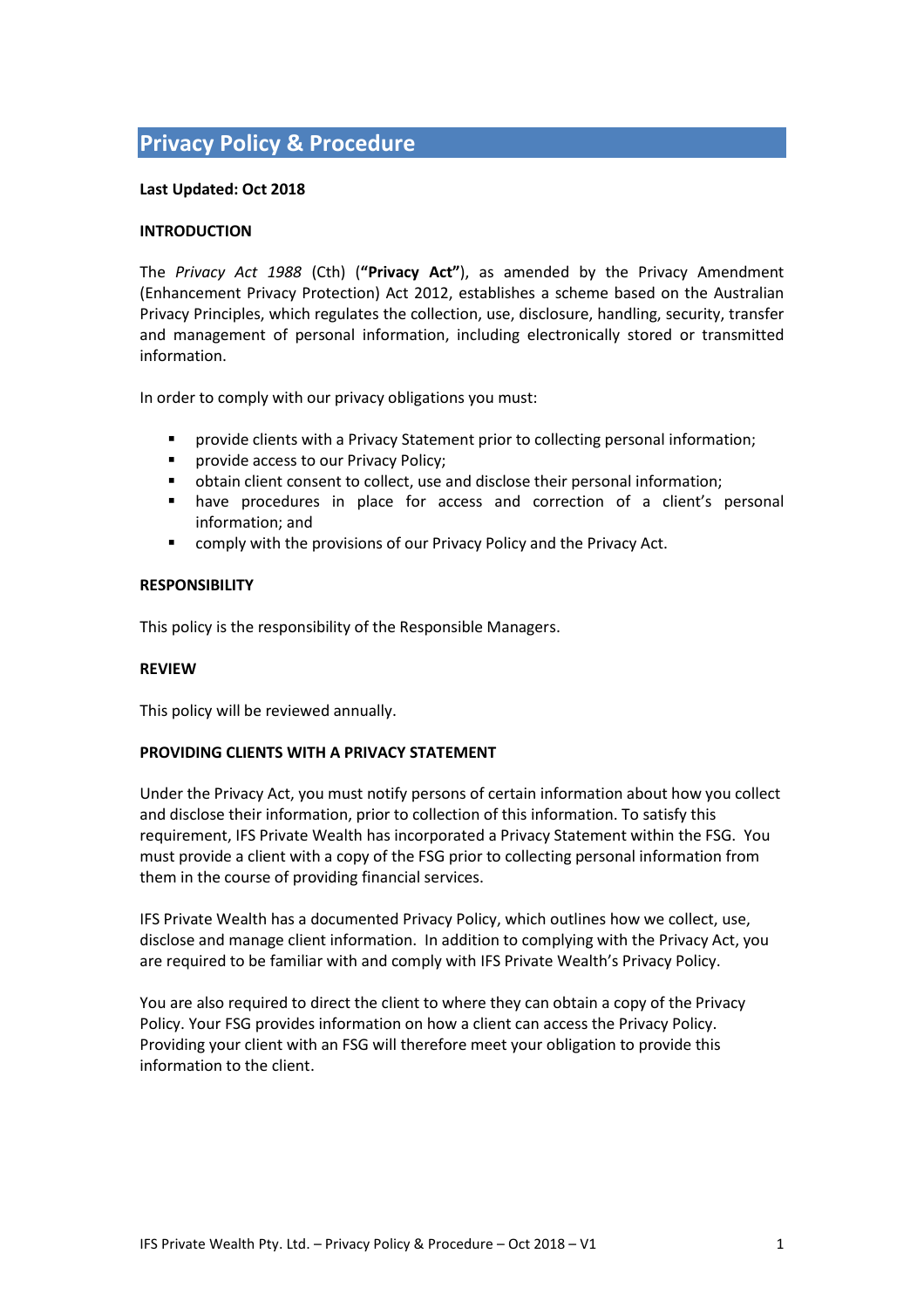#### **UPDATES TO THE PRIVACY DOCUMENTS**

Updating of the Privacy Policy and related documents is the responsibility of the Compliance Committee.

#### **Access to Personal Information**

Clients can request access to their personal information held on file, however, there are some instances where you may not be able to provide clients with access to this information.

We must give clients access to their personal information when they request it, and respond within a reasonable period and give them access in the manner they need. If we refuse access to personal information, we must provide the reasons in writing and let the customer know how to complain about our refusal.

#### **Security of personal information**

We must take reasonable steps to protect the personal information we hold from misuse, interference, loss and from unauthorised access, modification or disclosure. This includes introducing measures to protect against computer attacks. We also need to take reasonable steps to destroy or de-identify personal information if it is no longer needed for any authorised purpose. The exception to this is where we are required to retain the information under Australian law or a court/tribunal order.

# **Adoption, use or disclosure of Government Identifiers**

In order to comply with our privacy obligations, we must not use Tax File Numbers (TFNs), Medicare numbers or any other government identifiers as our own identifier. For example, we cannot use a customer's TFN to identify a customer in our records. When collecting information that contains a TFN (eg a tax assessment notice) you must receive consent to maintain the TFN (eg via the TFN Authorisation in the Fact Find or the TFN Consent form. If you do not have consent you must black out/ delete/destroy the TFN at the time the information is collected.

# **When do I need to obtain consent from clients in relation to their personal information?**

The Privacy Act requires that you only use and disclose a client's personal information in specific circumstances, such as where you have the client's consent or where you are required by law to do so (for example in response to a valid request for information from a government agency such as the ATO). You must collect information from the individual, ensure they have consented to collection of this information, only collect information reasonably needed for, or directly related to, one of our functions or activities. You must also not collect sensitive information unless the client consents to the collection and the sensitive information is reasonably necessary for one of our functions or activities. Examples of sensitive information include: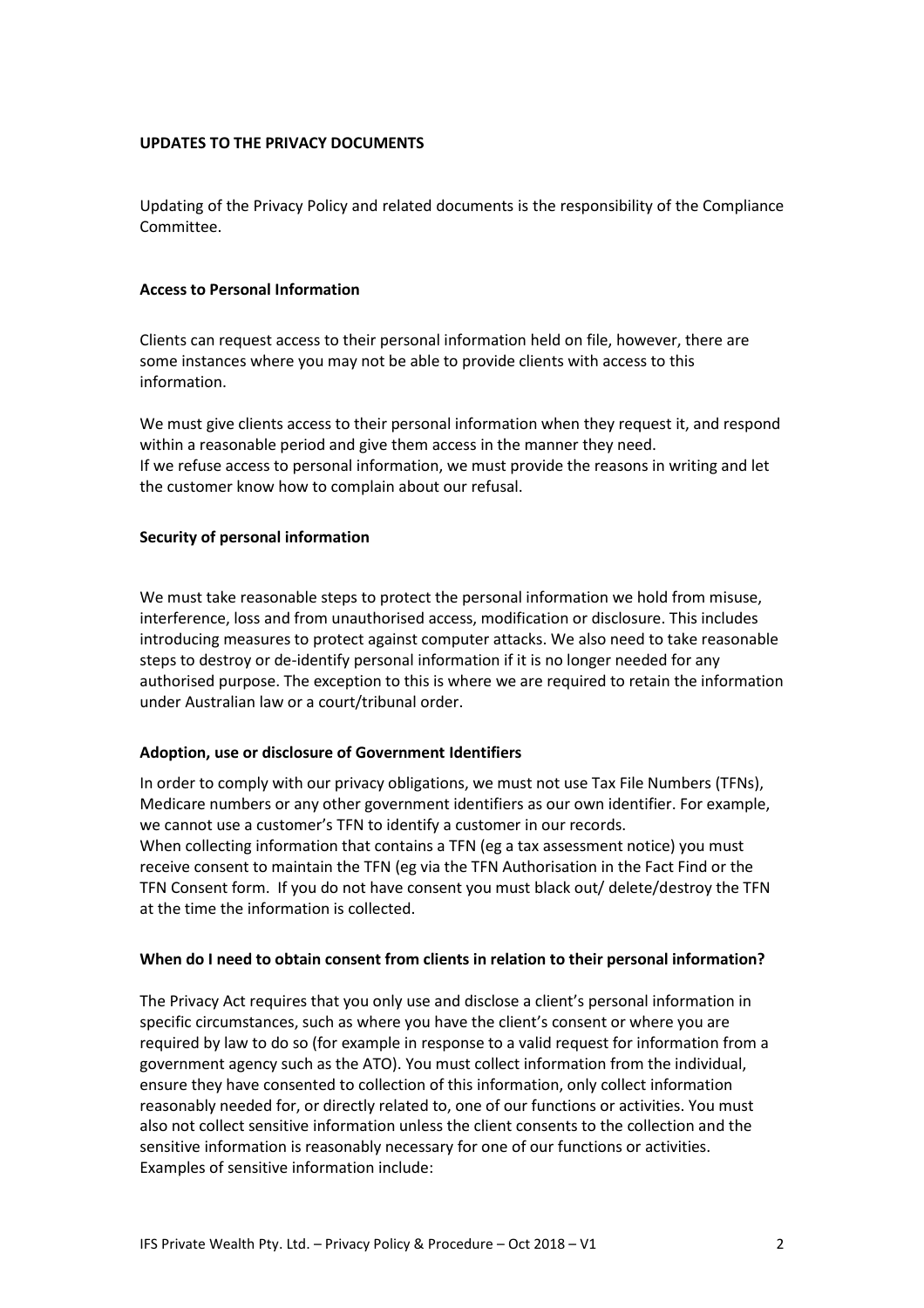- race or ethnic origin
- political opinions, membership of a political association
- religious beliefs or affiliations and philosophical beliefs
- membership of a professional or trade association or membership of a trade union
- sexual preferences and practices
- criminal record
- health information and biometric information including disability, illness (including HIV or AIDS), pregnancy.

Generally, we only collect sensitive information if it is necessary to provide customers with a specific product or service and they have consented to that collection. For example, we may collect health information to process a claim under an insurance policy or collect voice biometric information to verify identity or authorise transactions.

The IFS Private Wealth Fact Find allows for a client to give their consent for obtaining, using and disclosing their personal information for the purposes of providing financial services. This is incorporated in the Client Declaration section of the Fact Find.

In addition, IFS Private Wealth has created a separate TFN Consent Form for use where a data collection form has previously been completed and no TFN consent was collected at that time. Refer to the Tax File Number (TFN) Policy for more information in relation to obligations relating to disclosing and storing TFN's.

You must ensure that a client has signed and dated the Client Declaration section of the Fact Find (or the TFN Consent form) in order to confirm their consent to use their personal information in line with our Privacy Policy.

# **What do I do if I receive unsolicited personal information?**

An individual may provide us with unsolicited information i.e. information which we did not solicit.

If you receive unsolicited information you need to determine if it is reasonably needed for, or directly related to, one of our functions or activities. For example, is it required for the purposed of providing financial services or products to the client? If it is not, then you should destroy, de-identify or return to the client this information as soon as practicable, but only if lawful and reasonable to do so, and only if the information is not public knowledge.

# **What if I need to collect information from a third party?**

Where you need to collect information about a client from a third party (e.g. a superannuation provider), you will need to make the client aware that you are going to do so, or have done so. This is achieved by ensuring that the client completes and signs the 'Client Authorisation for Additional Information from Other Institutions or Financial Advisers" section in the Fact Find.